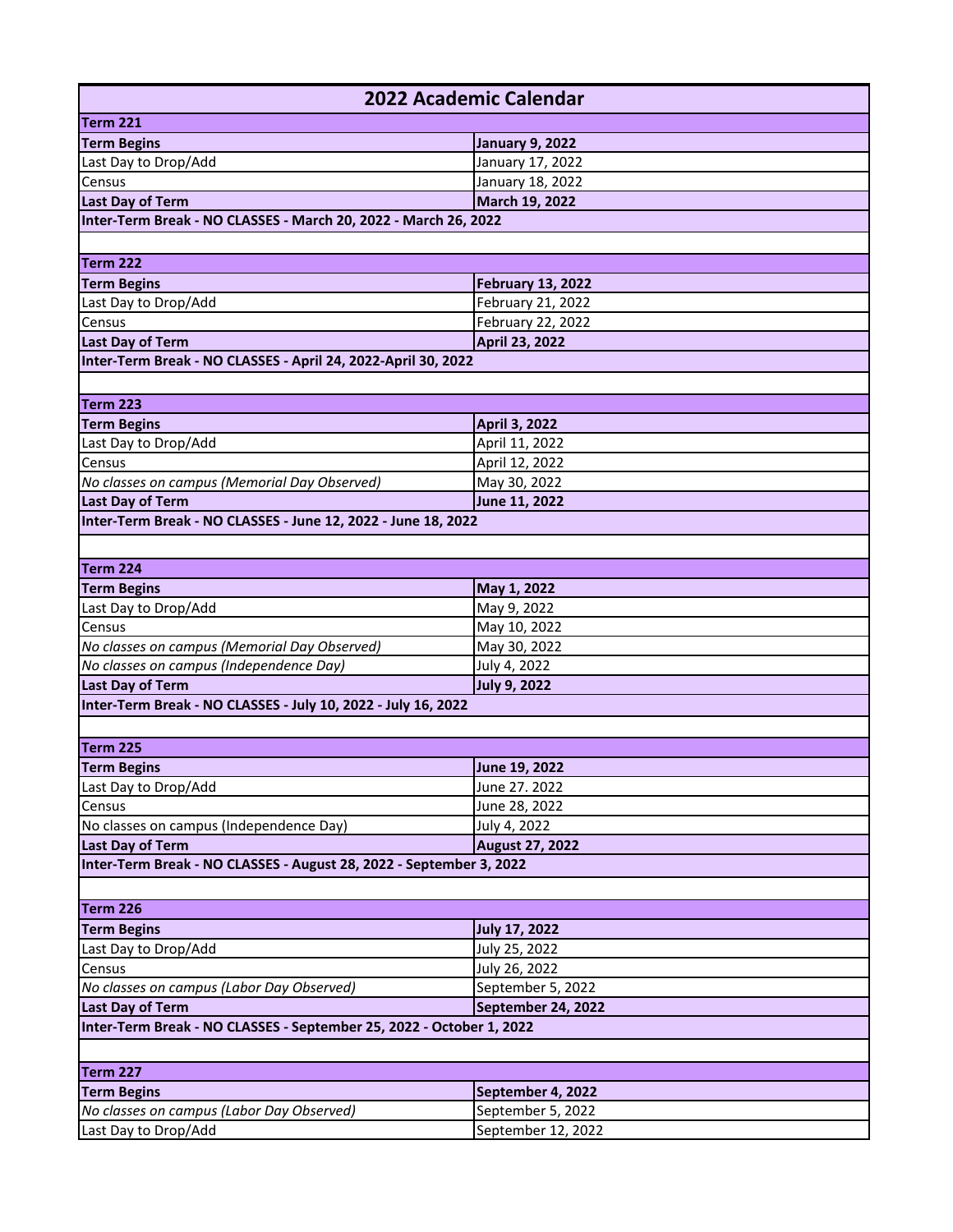| Census                                                                | September 13, 2022                   |  |
|-----------------------------------------------------------------------|--------------------------------------|--|
| <b>Last Day of Term</b>                                               | <b>November 12, 2022</b>             |  |
| Inter-Term Break - NO CLASSES - November 13, 2022 - November 19, 2022 |                                      |  |
|                                                                       |                                      |  |
| Term 228                                                              |                                      |  |
| <b>Term Begins</b>                                                    | <b>October 2, 2022</b>               |  |
| Last Day to Drop/Add                                                  | October 10, 2022                     |  |
| <b>Census</b>                                                         | October 11, 2022                     |  |
| No classes on campus (Thanksgiving)                                   | November 24, 2022                    |  |
| <b>Last Day of Term</b>                                               | <b>December 10, 2022</b>             |  |
| Inter-Term Break - NO CLASSES - December 11, 2022 - December 17, 2022 |                                      |  |
|                                                                       |                                      |  |
| TERM 229                                                              |                                      |  |
| <b>Term Begins</b>                                                    | <b>November 20, 2022</b>             |  |
| No classes on campus (Thanksgiving)                                   | November 24, 2022                    |  |
| Last Day to Drop/Add                                                  | November 27, 2022                    |  |
| Census                                                                | November 28, 2022                    |  |
| No classes on campus (Winter Holidays Observed)                       | December 25, 2022- December 31, 2022 |  |
| <b>Last Day of Term</b>                                               | February 4, 2023                     |  |
| Inter-Term Break - NO CLASSES - February 5, 2023-February 11, 2023    |                                      |  |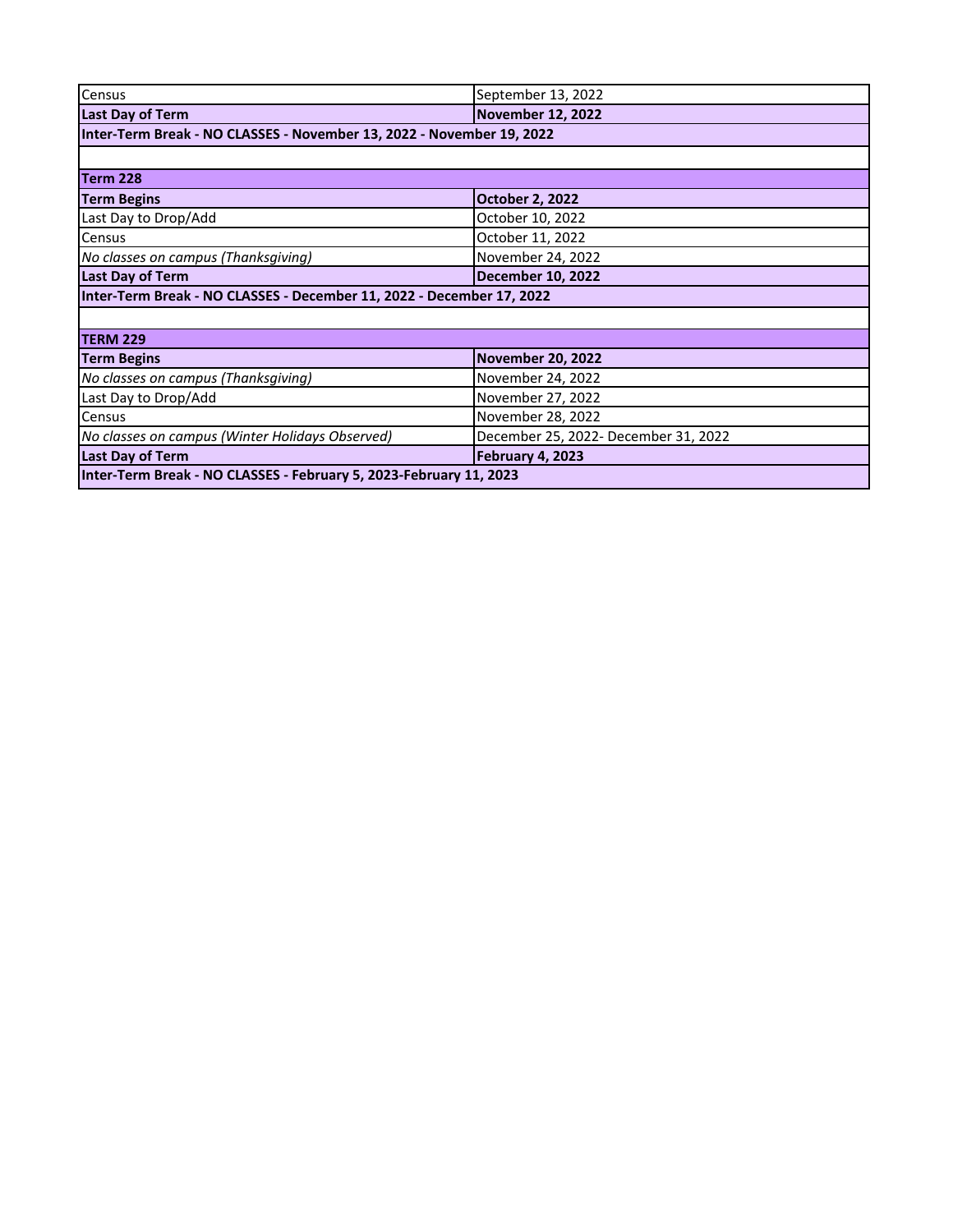| 2023 Academic Calendar                                                  |                                         |  |
|-------------------------------------------------------------------------|-----------------------------------------|--|
| Term 230                                                                |                                         |  |
| <b>Term Begins</b>                                                      | <b>December 18, 2022</b>                |  |
| No classes on campus (Winter Holidays Observed)                         | December 25, 2022 - December 31, 2022   |  |
| Last Day to Drop/Add                                                    | January 9, 2023                         |  |
| Census                                                                  | January 10, 2023                        |  |
| <b>Last Day of Term</b>                                                 | March 4, 2023                           |  |
| Inter-Term Break - NO CLASSES - March 5, 2023 - March 11, 2023          |                                         |  |
|                                                                         |                                         |  |
| Term 231                                                                |                                         |  |
| <b>Term Begins</b>                                                      | <b>February 12, 2023</b>                |  |
| Last Day to Drop/Add                                                    | February 20, 2023                       |  |
| Census                                                                  | February 21, 2023                       |  |
| <b>Last Day of Term</b>                                                 | April 22, 2023                          |  |
| Inter-Term Break - NO CLASSES - April 23, 2023 - April 29, 2023         |                                         |  |
|                                                                         |                                         |  |
| Term 232                                                                |                                         |  |
| <b>Term Begins</b>                                                      | March 12, 2023                          |  |
| Last Day to Drop/Add                                                    | March 20, 2023                          |  |
| Census                                                                  | March 21, 2023                          |  |
| <b>Last Day of Term</b>                                                 | May 20, 2023                            |  |
| Inter-Term Break - NO CLASSES - May 21, 2023 - May 27, 2023             |                                         |  |
|                                                                         |                                         |  |
| Term 233                                                                |                                         |  |
| <b>Term Begins</b>                                                      | April 30, 2023                          |  |
| Last Day to Drop/Add                                                    | May 8, 2023                             |  |
| Census                                                                  | May 9, 2023                             |  |
| No classes on campus (Memorial Day)                                     | May 29, 2023                            |  |
| No classes on campus (Independence Day)                                 | July 4, 2023                            |  |
| <b>Last Day of Term</b>                                                 | <b>July 8, 2023</b>                     |  |
| Inter-Term Break - NO CLASSES - July 9, 2023 - July 15, 2023            |                                         |  |
|                                                                         |                                         |  |
| Term 234                                                                |                                         |  |
| <b>Term Begins</b>                                                      | May 28, 2023                            |  |
| No classes on campus (Memorial Day)                                     | May 29, 2023                            |  |
| Last Day to Drop/Add                                                    | June 5, 2023                            |  |
| Census                                                                  | June 6, 2023                            |  |
| No classes on campus (Independence Day)                                 | July 4, 2023                            |  |
| <b>Last Day of Term</b>                                                 | <b>August 5, 2023</b>                   |  |
| Inter-Term Break - NO CLASSES - August 6, 2023 - August 12, 2023        |                                         |  |
|                                                                         |                                         |  |
| Term 235                                                                |                                         |  |
| <b>Term Begins</b>                                                      | <b>July 16, 2023</b>                    |  |
| Last Day to Drop/Add                                                    | July 24, 2023                           |  |
| Census                                                                  | July 25, 2023                           |  |
| No classes on campus (Labor Day Observed)<br><b>Last Day of Term</b>    | September 4, 2023<br>September 23, 2023 |  |
| Inter-Term Break - NO CLASSES - September 24, 2023 - September 30, 2023 |                                         |  |
|                                                                         |                                         |  |